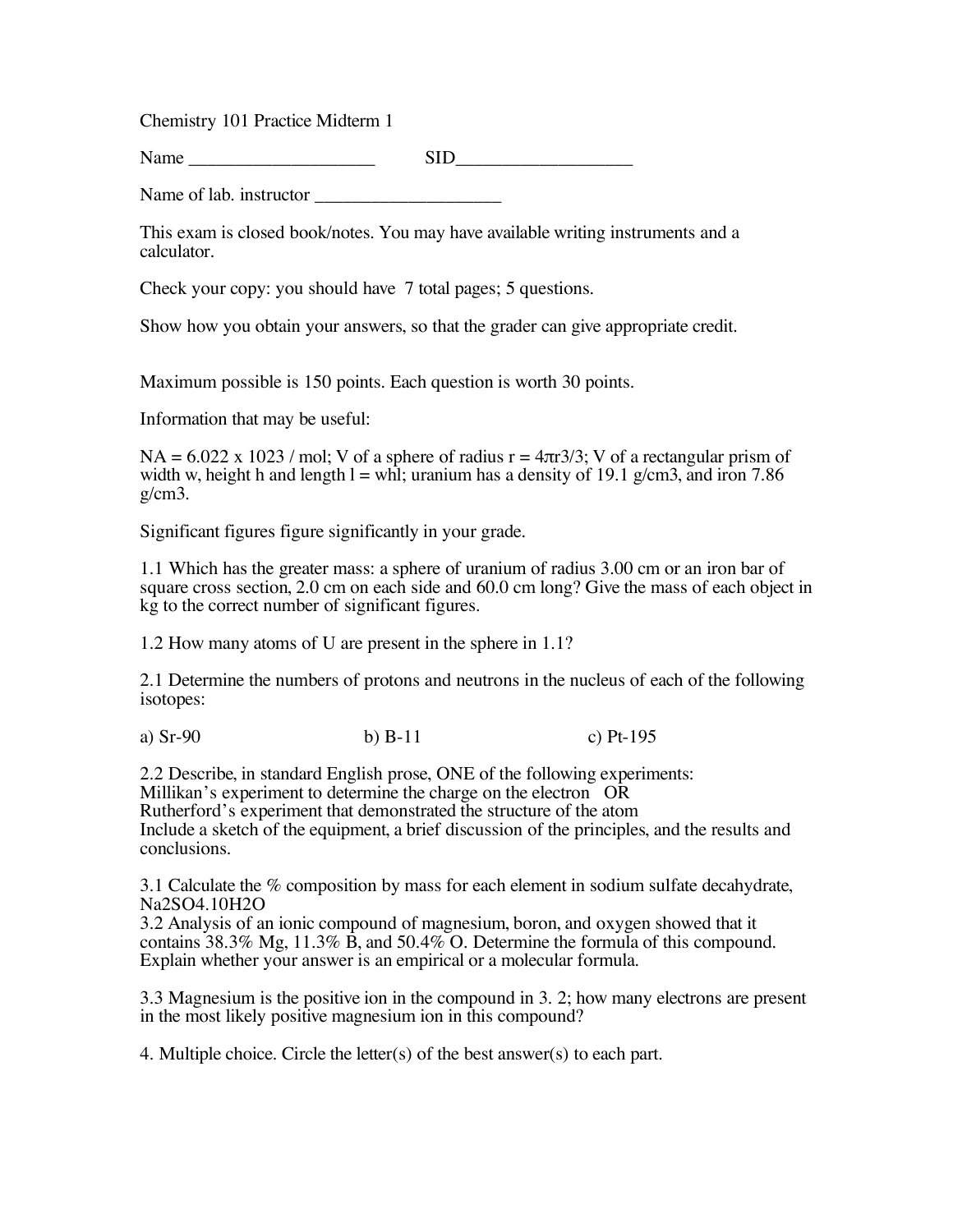4.1 Which of the following is the most correct in regards to the mass spectrometer experiment?

a. A mass spectrometer provides evidence of the existence of the proton.

b. A mass spectrometer provides evidence of the existence of the electron.

c. A mass spectrometer provides evidence for the existence of different isotopes.

d. A mass spectrometer provides evidence that different atoms of the same element have

different atomic numbers.

e. Both c and d are correct.

4.2 Assume that only two isotopes of argon, Ar-38 and Ar-40, exist in nature. If this were true, the atomic weight of argon would fall most closely within which range?

- a. 38-40 amu
- b. 56-58 amu
- c. 18-38.5 amu
- d. 18-40 amu
- e. 18-58 amu

4.3 How many grams of magnesium (Mg) contain the same number of atoms as 20 g of neon (Ne)?

a. 20 g

b.  $24\frac{6}{9}$ 

- c. 48 g
- d. 12 g
- e. 16 g

4.4 Which element can be classified as a transition metal?

- a. C
- b. Xe
- c. Cs
- d. O
- e. Ni

4.5 The chemical compound (CH3O)2CH2 can also be represented as:

- a. C3H5O.
- b. C3H8O.
- c. C3H8O2.
- d. C2H8O2.
- e. C2H5O2.

5. Multiple choice. Circle the letter(s) of the best answer(s) to each part.

5.1 Which of the following are constitutional isomers? a. CH2O and C6H12O6 b. C3H8 and CH3CH2CH3 c. C2H5OH and CH3OCH3 d. C2H4 and C2H6 e. C6H5OH and C6H4(OH)2